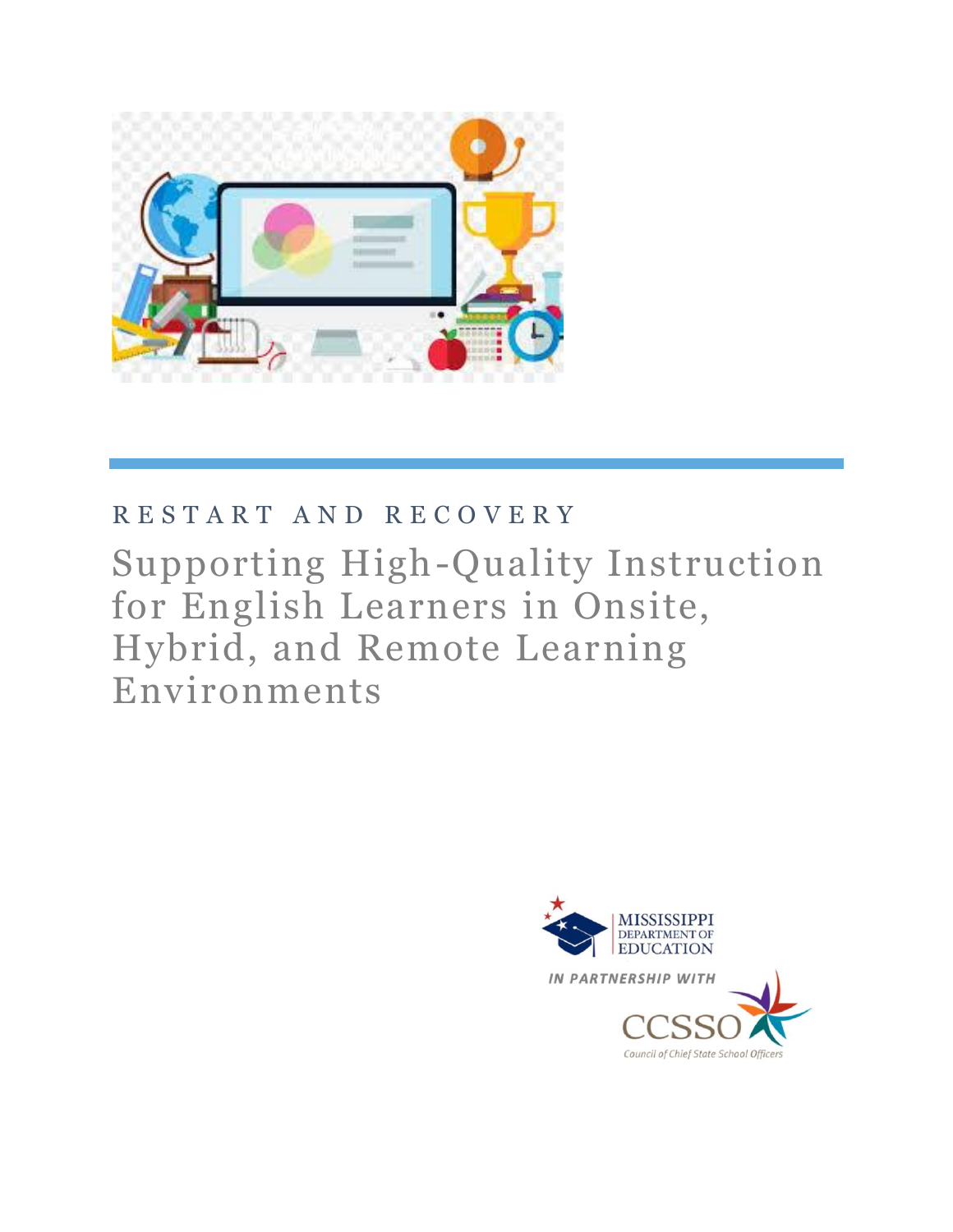**This resource draws on a resource created by the Council of Chief State School Officers (CCSSO) that is based on guidance compiled from state education agencies, national organizations, and the U.S. Department of Education.**

# MISSISSIPPI DEPARTMENT OF EDUCATION

**Dr. Nathan Oakley** Chief Academic Officer

#### **Dr. Tenette Smith**

Executive Director, Office of Elementary Education and Reading

#### **Laurie Weathersby**

Bureau Director, Office of Intervention Services

**Sandra Elliott** English Learner Student Intervention

Support Specialist (PreK-12)

#### **CCSSO AUTHORS**

#### **Maria Santos**

Educational Consultant

#### **Megan Hopkins**

Associate Professor and Director of Graduate Studies, Department of Education Studies University of California San Diego

#### **Hayley Weddle**

Postdoctoral Researcher, Education Studies, University of California San Diego

#### **MISSISSIPPI DEPARTMENT OF EDUCATION**

Carey M. Wright, Ed. D. ∙ State Superintendent of Education

The Mississippi State Board of Education, the Mississippi Department of Education, the Mississippi School for the Arts, the Mississippi School for the Blind, the Mississippi School for the Deaf, and the Mississippi School for Mathematics and Science do not discriminate on the basis of race, sex, color, religion, national origin, age, or disability in the provision of educational programs and services or employment opportunities and benefits. The following office has been designated to handle inquiries and complaints regarding the non-discrimination policies of the above-mentioned entities: Director, Office of Human Resources, Mississippi Department of Education, 359 North West Street, P. O. Box 771, Suite 203, Jackson, MS 39205-0771, (601)359-3511.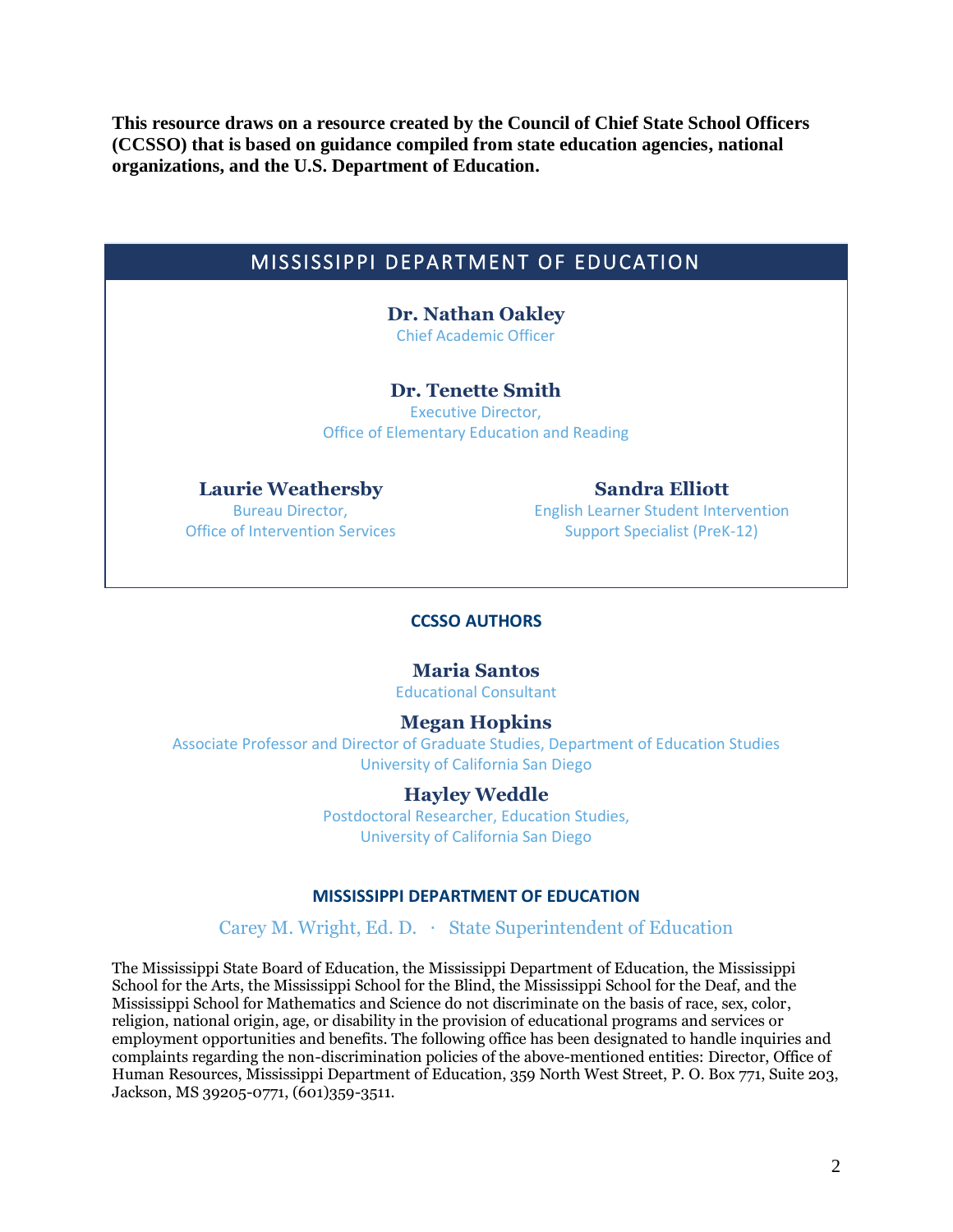Numerous studies and reports recommend evidence-based instructional practices that have been shown to support English Learner (EL) students' classroom engagement, language development, and academic achievement. These practices take EL students' home circumstances and language proficiency into account; afford EL students opportunities to engage in discipline-specific practices that leverage their home language(s), cultural assets, and prior knowledge; and leverage formative assessment practices to monitor the students' learning and support their autonomy.

Evidence-based instructional practices for ELs, as synthesized in the 2017 National Academies of Sciences, Engineering, and Medicine (NASEM) report, *[Promoting the Educational Success of](https://www.nap.edu/catalog/24677/promoting-the-educational-success-of-children-and-youth-learning-english)  [Children and Youth Learning English](https://www.nap.edu/catalog/24677/promoting-the-educational-success-of-children-and-youth-learning-english)*:

- leverage home language, knowledge, and cultural assets
- integrate grade-level content, analytical practices, and language instruction
- develop academic language and register during disciplinary instruction
- provide explicit instruction in literacy (phonemic awareness, phonics, oral reading fluency, and reading vocabulary in context) and language (listening, speaking, reading, and writing)
- use collaborative learning communities to support and extend teacher-led instruction
- provide opportunities for academic discussion of text meaning and interpretation, including interaction with speakers who are proficient in the learner's second language
- align language and content curricula and assessments; and monitor progress using formative assessment practices that support student autonomy.

During the 2020-2021 school year, many EL students are no longer engaged in sustained, inperson schooling and are instead navigating a variety of learning environments, depending on COVID-19 safety guidelines. For educators, adapting these learning environments around evidence-based, high-quality instructional practices is critical. Districts and schools may face transitions between learning environments, requiring collaboration, innovation, and flexibility to ensure the provision of high-quality EL instruction. This paper offers recommendations for state leaders to support high-quality EL instruction in onsite, hybrid, and remote learning environments.

#### *Strategies for Supporting High-Quality Instruction During the COVID-19 Pandemic*

**Each of the strategies listed below contributes to the development of a statewide system that supports high-quality EL instruction. After summarizing the strategies, the authors provide additional explanation and examples, as well as professional learning scenarios and resources.**

#### **Strategy 1. Set clear and ambitious expectations for EL instruction across all learning environments.**

It is key for educators to understand what is required to engage ELs in grade-level curriculum. Expectations for EL instruction across learning environments should be guided by ELP and content standards and also should promote engagement in the four language domains: speaking, listening, reading, and writing. It is important that educators design lessons that integrate evidence-based practices for English learners, such as leveraging ELs' cultural and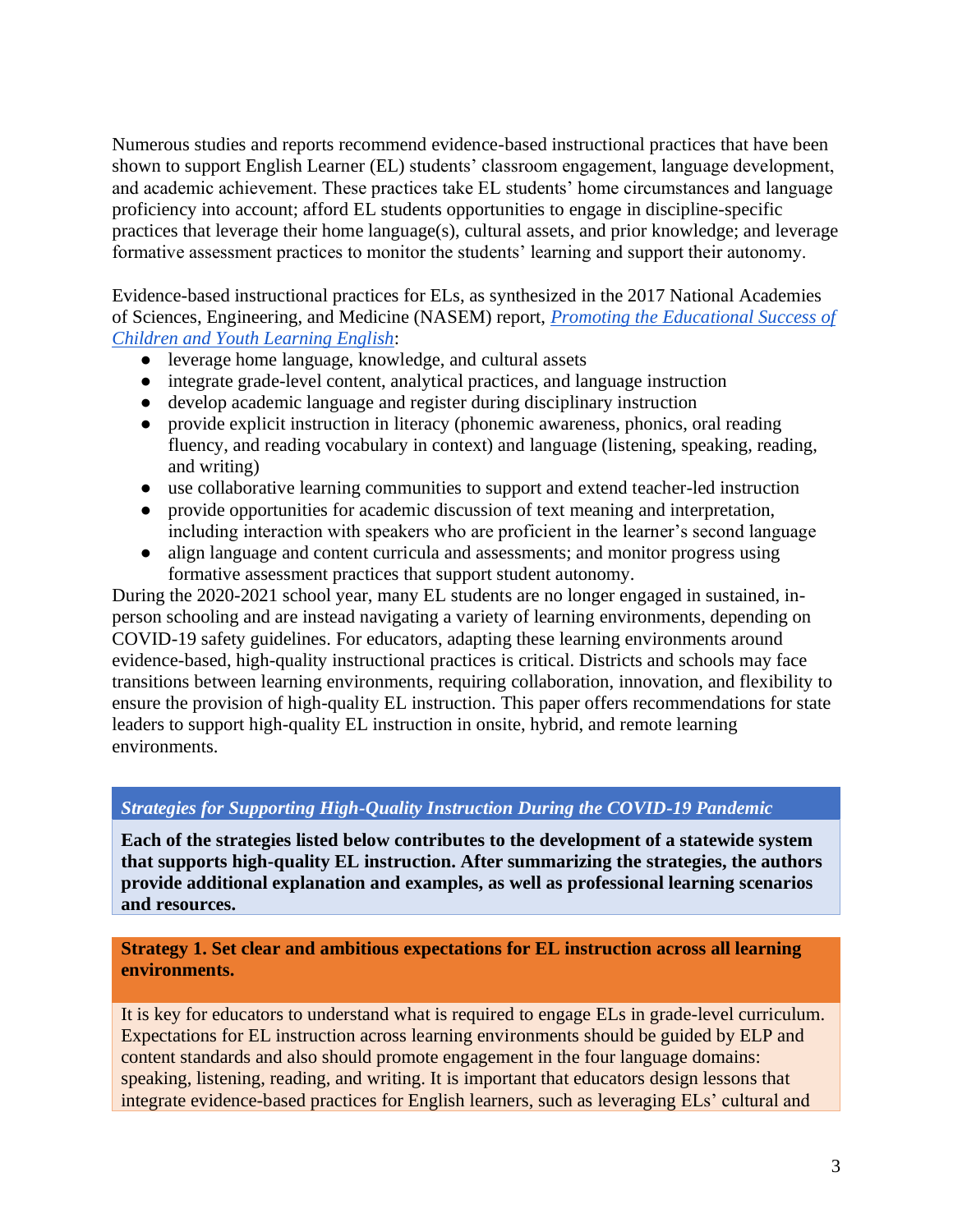linguistic assets, providing opportunities for academic discussions, and engaging in formative assessments.

District leaders may consider the following approaches to support districts and schools in setting clear and ambitious expectations for EL instruction:

- Provide examples of asynchronous and synchronous strategies that support highquality EL instruction. For example, district leaders can offer suggestions and provide teacher training for facilitating academic discussions with EL students in remote learning:
	- o *Synchronous:* Describe purposeful uses of breakout rooms during online learning, such as scaffolding discussions with talk moves and/or assigning participant roles.
	- o *Asynchronous:* Describe purposeful uses of online tools (such as Google Docs) and video-/slide-creation platforms (such as Flipgrid, PowerPoint, etc.).

#### **General Resources:**

- Mississippi Department of Education EL training videos on strategies and tools for supporting English learners. See the full list of training videos on the [MDE English](https://www.mdek12.org/EL)  [Learner Supports](https://www.mdek12.org/EL) webpage.
- The [National Clearinghouse for English Language Acquisition](https://ncela.ed.gov/teacher-resources) has a series of practice briefs and podcasts that highlight promising practices related to science, mathematics, and early-childhood instruction for ELs.

## **COVID-19 Specific Resources:**

- The Mississippi Department of Education's [Guidance on Extended Distance Learning](https://www.mdek12.org/sites/default/files/Offices/MDE/OAE/OEER/EL/guidance_on_extended_distance_learning_for_english_learners.pdf)  [for English Learners](https://www.mdek12.org/sites/default/files/Offices/MDE/OAE/OEER/EL/guidance_on_extended_distance_learning_for_english_learners.pdf) that can be used to help build customized learning opportunities that meet varying district, school, teacher, student, and family needs.
- WestEd has published a brief titled, *[Supporting English Learners During School](https://www.wested.org/resources/supporting-english-learners-during-school-closures/)  [Closures Considerations for Designing Distance Learning Experiences](https://www.wested.org/resources/supporting-english-learners-during-school-closures/)*. It explains four evidence-based EL instructional practices and provides illustrative examples of these practices in different learning environments.
- Fostering Quality Schools has published an article, *[Responding to Education for](https://www.fosteringqualityschools.com/wp-content/uploads/2020/06/FQS-Responding-to-Education-for-Multilingual-Learners-After-COVID-19-Beyond_-The-Opportunity-for-Integrated-Instruction-With-Targeted-Support-ML-6-1-2020-cover.pdf)  [Multilingual Learners After COVID-19 & Beyond: The Opportunity for Integrated](https://www.fosteringqualityschools.com/wp-content/uploads/2020/06/FQS-Responding-to-Education-for-Multilingual-Learners-After-COVID-19-Beyond_-The-Opportunity-for-Integrated-Instruction-With-Targeted-Support-ML-6-1-2020-cover.pdf)  [Instruction with Targeted Support,](https://www.fosteringqualityschools.com/wp-content/uploads/2020/06/FQS-Responding-to-Education-for-Multilingual-Learners-After-COVID-19-Beyond_-The-Opportunity-for-Integrated-Instruction-With-Targeted-Support-ML-6-1-2020-cover.pdf)* presenting the benefits and limitations of different remote learning approaches for EL students.

**Strategy 2. Create structures for cross-departmental collaboration at the district and school levels that integrate ELs' needs into instructional planning.** 

When EL-focused leaders collaborate with colleagues from content-specific departments as well as leaders from instructional technology and student support services, it fosters joint problem-solving and innovation focused on developing systems that support high-quality EL instruction. To overcome the isolation of leaders who traditionally work on their own, it is important to organize and facilitate sustainable routines for planning and reflection focused on EL instruction. In school systems that are observing growth in EL achievement, EL students'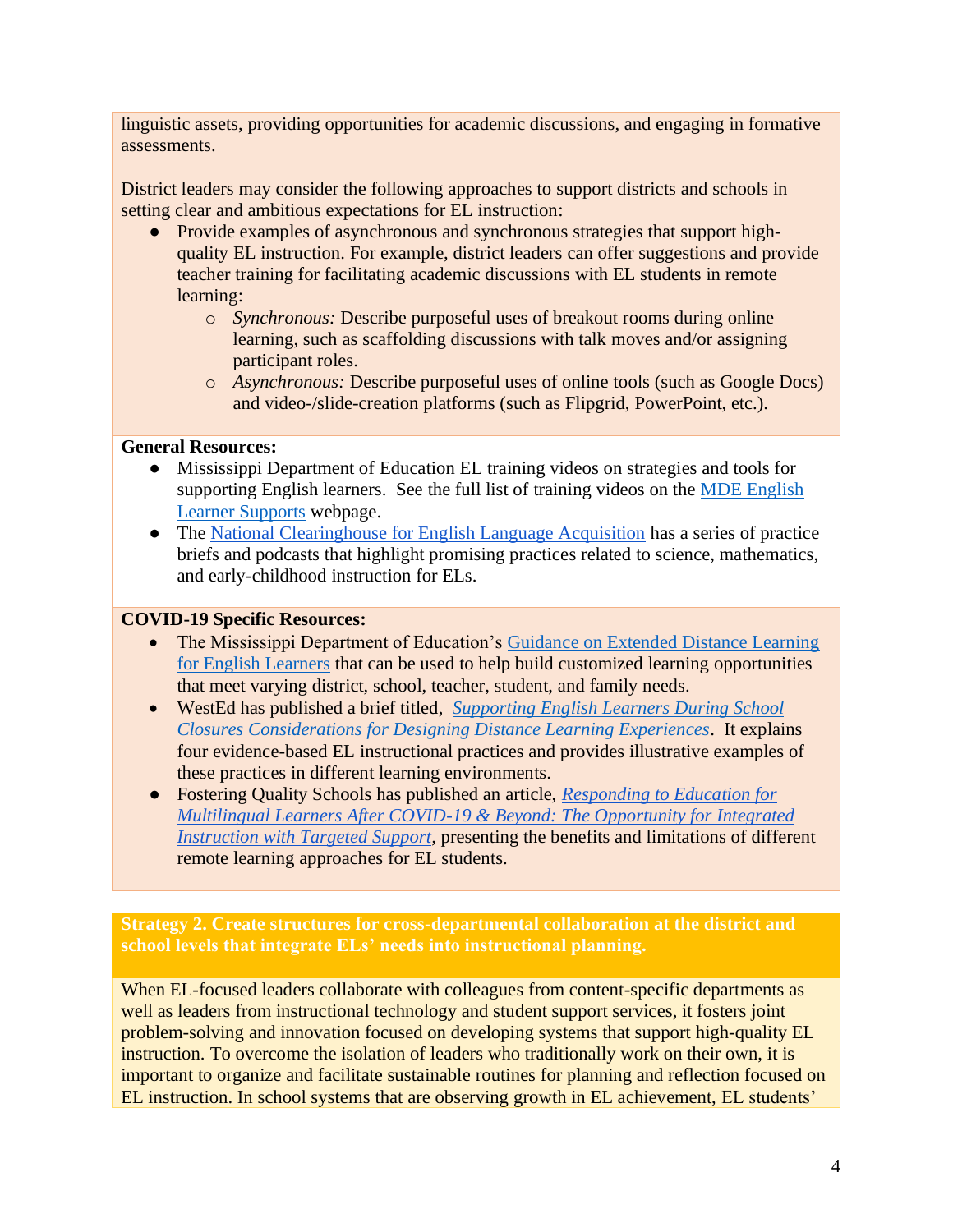needs are central to instructional planning efforts, and their leaders are using virtual meeting platforms to continue [fostering shared responsibility](https://ccssoorg-my.sharepoint.com/:w:/r/personal/olympia_meola_ccsso_org/_layouts/15/Doc.aspx?sourcedoc=%7BAA9588F2-EBAA-42F8-84AB-E64B50916C91%7D&file=Fostering%20Shared%20Responsibility%20for%20English%20Learner%20Education.docx&action=default&mobileredirect=true) for EL instruction during the COVID-19 pandemic.

## **Examples:**

District and school leaders may consider the following approaches to create structures for cross-departmental collaboration:

- Establish cross-departmental instructional planning committees that include specialists in EL education, content, assessment, technology, and student services, and designate time in daily or weekly schedules for these committees to collaborate. Monitor planning committees to be sure that EL specialists are included in strategic planning, content-area curriculum development, COVID-19 guidance development, and research and evaluation activities.
- Collect and disseminate descriptions of cross-departmental structures that districts have in place to support collaboration between leaders and teachers across departments. For example, in some districts, centralized EL specialists are working alongside contentspecific instructional coaches and general education teachers to design and implement remote learning lessons for ELs.
- Develop protocols that offer structured processes to support productive crossdepartmental conversations that foster shared responsibility for high-quality EL instruction.
- Design professional learning sessions for district and school leaders that include strategies for facilitating cross-departmental collaboration focused on attending to ELs' needs across learning environments.

#### **Resources:**

● Honigsfeld and Dove's (2019) book, *[Collaborating for English Learners: A](https://us.corwin.com/en-us/nam/collaborating-for-english-learners/book261045)  [Foundation Guide to Integrated Practices](https://us.corwin.com/en-us/nam/collaborating-for-english-learners/book261045)*, includes examples of how to include diverse stakeholders in decision-making processes; it also outlines leaders' roles in fostering collaborative practices that support high-quality EL instruction.

**Strategy 3. Support schools in monitoring implementation of evidence-based EL instructional practices.** 

In identifying challenges and designing additional supports, it is critical to (a) develop tools for monitoring instruction across learning environments and (b) establish routines and structures for assessing English language proficiency and academic growth.

It also will be important to examine the long-term impact of COVID-related interruptions in schooling to identify and address gaps in EL students' learning.

#### **Examples**

State leaders may consider the following approaches to support districts and schools in monitoring implementation: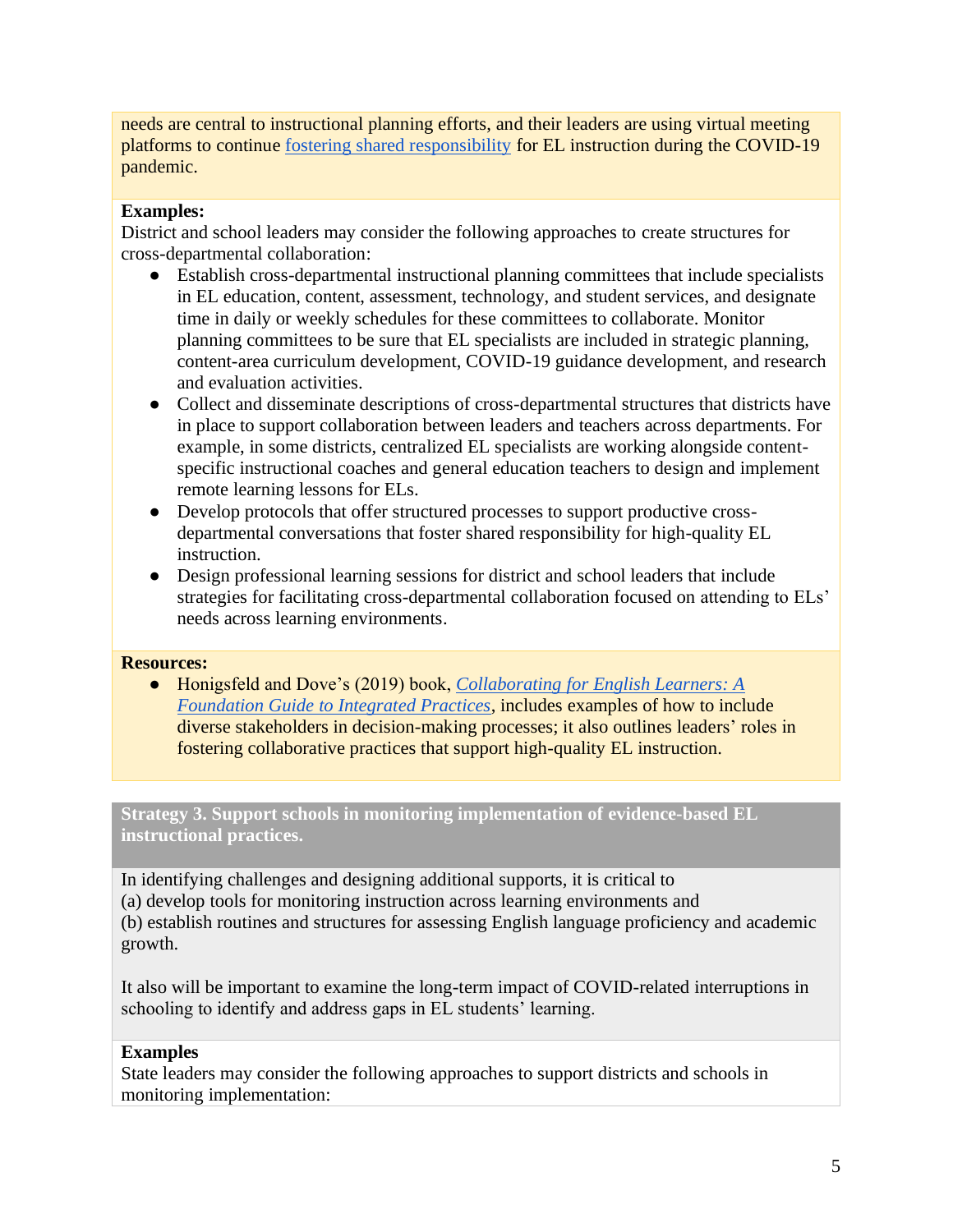- Create or modify tools (e.g., surveys, focus groups, interviews, observation protocols) to assess implementation of evidence-based practices for EL students across learning environments, and share them with district and school leaders. For example, observation protocols or walk-through rubrics could be revised as tools to capture evidence of effective practice in a remote learning context.
- Partner with relevant stakeholders (such as professional organizations, Mississippi Department of Education personnel, regional or county offices, and education cooperatives) to develop opportunities for district and school leaders to build capacity in monitoring implementation of high-quality EL instruction.
- Support LEAs in developing dashboards (or using existing analysis tools) that allow for the disaggregation of attendance, English language proficiency, and academic assessment data by grade level, proficiency level, race/ethnicity, newcomers, long-term ELs, former ELs, years in US schools, schooling in the primary language, learning interruptions, disabilities, socioeconomic status, etc. Compare results across schools, noting which have used in-person, hybrid, and remote learning, and for how long.
- Provide opportunities for schools to share strategies for and updates on monitoring efforts.

#### **Scenario**

Before the pandemic, the district had been engaged in quarterly classroom walk-throughs to observe the implementation of new instructional materials that support principles of highquality EL instruction. The walk-throughs provided them with insights related to the types of professional development and curricular modifications that might be needed to facilitate additional shifts in teachers' practices. District leaders are hoping to design new processes to engage in walk-throughs in hybrid and remote learning environments.

# *Questions:*

- 1. Which partners might district leaders engage to help them modify classroom walkthroughs for remote and hybrid learning contexts?
- 2. What data would district leaders need to gather and/or analyze to help them understand how EL students are faring in remote and hybrid learning environments, as well as what kind of supports teachers need to be effective in these contexts?

#### **Resources:**

- The Mississippi Department of Education offers support in conducting EL Learning Walks and is available for training on how to conduct and evaluate an EL Learning Walk and how to adapt it to a virtual setting. For more information, contact Sandy Elliott [selliott@mdek12.org.](mailto:selliott@mdek12.org)
- The New Teacher Project has posted a [set of survey questions](https://tntp.org/assets/set-resources/TNTP_COVID-19_Support_Survey_Item_Bank_2019-20.pdf) designed to help district leaders understand educators' needs during COVID-19, which can be modified to focus on EL instructional challenges and supports.
- Understanding Language at Stanford University offers [two webinars](https://ell.stanford.edu/content/FA-process-remote-learning-webinars) on formative assessment practices with ELs in remote learning. The second session in particular describes several formative assessment tools for use during remote learning, such as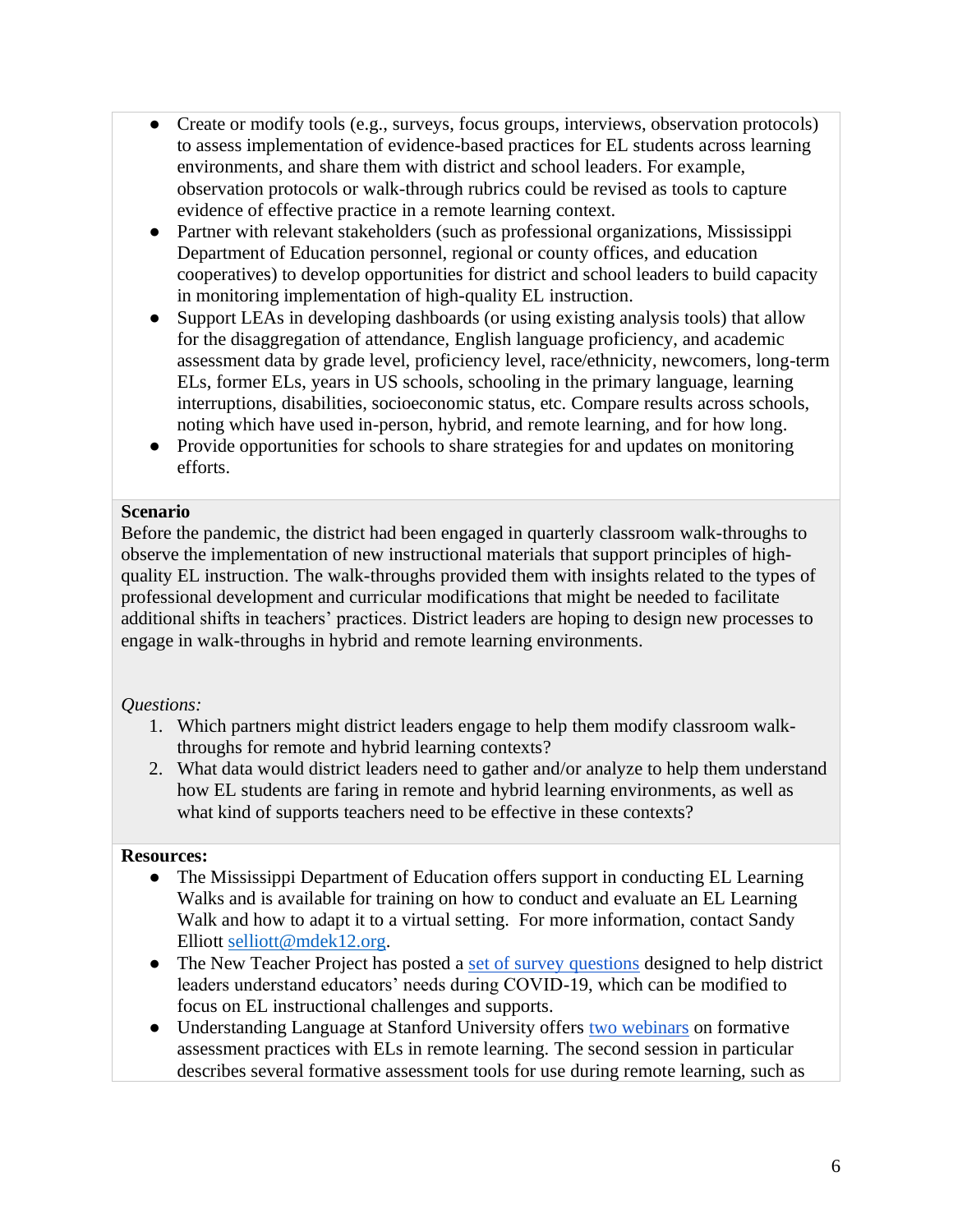the [ELA Argumentation Analysis Tool,](https://stanford.box.com/s/g5dqpnp4ao2fanugowtsi0gpkuomm7ke) [Math Reasoning and Argumentation Analysis](https://stanford.box.com/s/ay2snag20xb2u0rvxn30m4to563vsalt)  [Tool,](https://stanford.box.com/s/ay2snag20xb2u0rvxn30m4to563vsalt) and [Garden Grove USD Math Discourse Tool.](https://stanford.box.com/s/91ls1foavwy4xq7rr4ss7ezd2rvvjca5)

**Strategy 4. Engage families and communities as partners in the development of resources to support EL instruction.** 

Families and community leaders have a deep understanding of the challenges, concerns, and assets within the EL community and can inform the development of instructional resources for use across diverse learning environments. Navigating transitions among remote, hybrid, and onsite learning environments will require developing new resources for families as they share the responsibility for supporting ELs.

#### **Examples**

District and school leaders may consider the following approaches to engaging families and communities as partners:

- Engage families and community leaders in the development of resources (e.g., remote learning plans, attendance policies, etc.) in their preferred languages.
- Encourage schools to regularly survey EL families to learn which linguistic, academic, and socioemotional supports they need in each learning environment.
- Encourage schools to establish partnerships with community- and faith-based organizations to support high-quality EL instruction by communicating expectations for attendance and engagement, establishing support centers, networking families, and strengthening parent leadership.
- Consider allocating fiscal resources to support family liaisons who can sustain twoway communication with families.

#### **Scenario**

EL families have expressed their concerns to the district about the lack of clear guidance in languages they can understand regarding their children's education during distance learning. Some families have been attending their children's synchronous class sessions in the hope of understanding what is expected. Teachers have raised the class time spent supporting EL families during instructional time for all students.

#### *Questions:*

- 1. What could the district do to better understand EL families' needs during hybrid and remote learning?
- 2. How could the district develop remote learning guidance in partnership with EL families?
- 3. How could the district use community resources to strengthen communication with EL families?

#### **Resources:**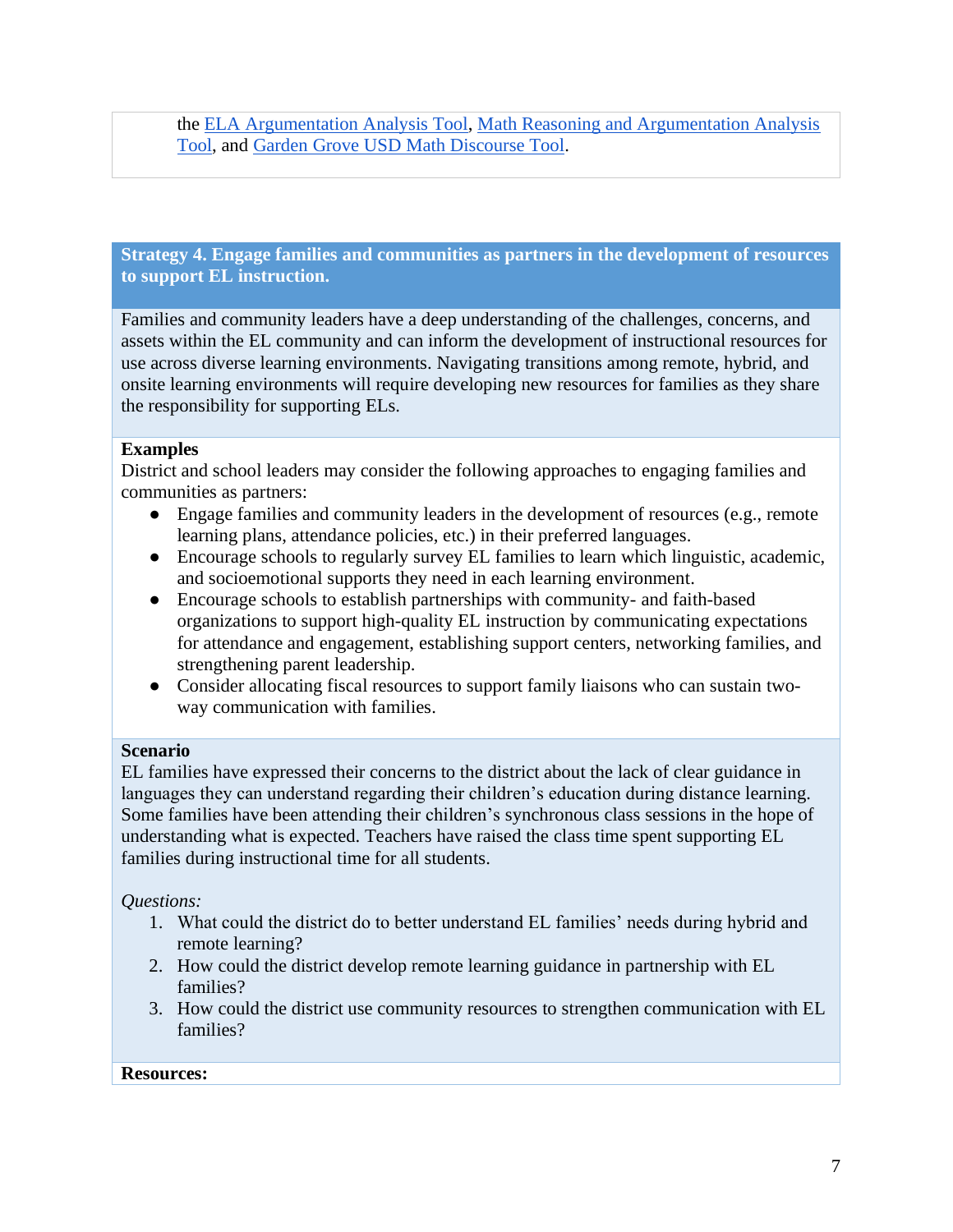- The Mississippi Department of Education has created a guidance document for parents of English Learners. The English Learner Parent Guide is available in [English,](https://www.mdek12.org/sites/default/files/Offices/MDE/OAE/OEER/EL/el_parent_guide_pages.pdf) [Arabic,](https://www.mdek12.org/sites/default/files/Offices/MDE/OAE/OEER/EL/ara_nnnn_el_parent_guide.pdf) [Chinese,](https://www.mdek12.org/sites/default/files/Offices/MDE/OAE/OEER/EL/chi_el_parent_guide.pdf) [Spanish,](https://www.mdek12.org/sites/default/files/Offices/MDE/OAE/OEER/EL/mex_casa_rigo_el_parent_guide.pdf) and [Vietnamese.](https://www.mdek12.org/sites/default/files/Offices/MDE/OAE/OEER/EL/vie_el_parent_guide_letter.pdf)
- The Office of English Language Acquisition has posted a podcast, *[Engaging English](https://soundcloud.com/ed_oela/engaging-english-learners-and-families-through-distance-learning/recommended)  [Learners and Families through Distance Learning,](https://soundcloud.com/ed_oela/engaging-english-learners-and-families-through-distance-learning/recommended)* that shares district strategies for engaging EL families.
- The [Region 13 Comprehensive Center at WestEd,](https://www.compcenternetwork.org/meet-centers) in collaboration with the New Mexico Public Education Department, has developed a [webinar](https://www.wested.org/resources/starting-the-school-year-in-a-blended-distance-learning-setting/) focused on building relationships with EL students and families in remote and hybrid learning environments.
- ●

# **Strategy 5. Develop professional learning opportunities focused on increasing educators' capacities to promote high-quality EL instruction.**

The implementation of evidence-based instructional practices for EL students across all learning environments requires new skills and expertise, necessitating the development of professional learning resources for teachers. In addition to learning how to design lessons around evidence-based practices for EL students, educators may benefit from learning how to use digital tools that facilitate high-quality EL instruction across learning environments.

#### **Examples**

District leaders may consider the following approaches to developing professional learning opportunities focused on increasing educators' capacities:

- Facilitate collaboration among district and school leaders across multiple departments (e.g., EL, content, special education), regional service centers, and partners from institutions of higher education to develop or revise professional learning opportunities that focus on implementing evidence-based practices for EL instruction across learning environments.
- Allocate funding to incentivize teachers to participate in virtual professional learning opportunities focused on supporting high-quality EL instruction in remote and hybrid learning environments.
- Encourage schools to design professional learning resources focused on high-quality EL instruction, such as model units and lesson plans that articulate goals for language and content development and outline strategies for engaging EL students in academic discussions.

# **Resources:**

- The Mississippi Department of Education provides districts and schools with EL training upon request. For more information on professional development for your district or school, please contact Sandy Elliott at [selliott@mdek12.org.](mailto:selliott@mdek12.org)
- The U.S. Department of Education has released a report, *[Supporting English Learners](https://www2.ed.gov/rschstat/eval/title-iii/180414.pdf)  [through Technology: What Districts and Teachers Say about Digital Learning](https://www2.ed.gov/rschstat/eval/title-iii/180414.pdf)  [Resources for English Learners](https://www2.ed.gov/rschstat/eval/title-iii/180414.pdf)*, on: